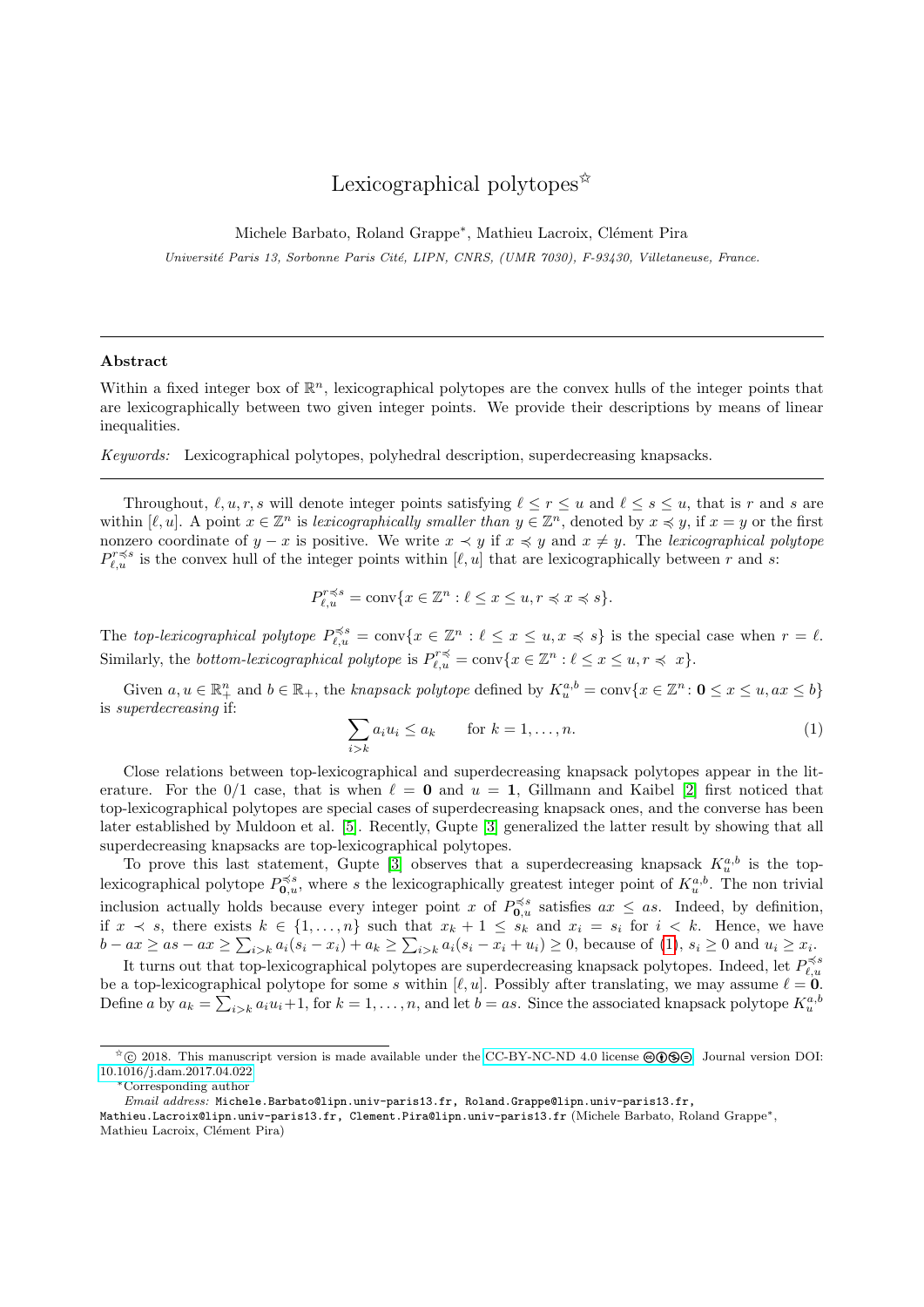is superdecreasing, if  $x \preccurlyeq s$  then  $ax \leq as = b$ , for all x within [0, u]. Moreover, the converse holds because, inequalities [\(1\)](#page-0-0) being all strict,  $s \prec x$  implies  $b = as < ax$ . Therefore,  $P_{\mathbf{0},u}^{\preccurlyeq s} = K_u^{a,b}$ . These observations are summarized in the following.

Observation 1. Superdecreasing knapsacks are top-lexicographical polytopes, and conversely (up to translations).

Motivated by a wide range of applications, such as knapsack cryptosystems [\[6\]](#page-5-3) or binary expansion of bounded integer variables (e.g.,  $[8]$  p. 477), several papers are devoted to the polyhedral description of these families of polytopes. For the 0/1 case, the description appeared in [\[4\]](#page-5-5) from the knapsack point of view. It was later rediscovered from the lexicographical point of view in [\[2,](#page-5-0) [5\]](#page-5-1). Moreover, Muldoon et al. [\[5\]](#page-5-1) and Angulo et al. [\[1\]](#page-5-6) independently showed that intersecting a  $0/1$  top- with a  $0/1$  bottom-lexicographical polytope yields the description of the corresponding lexicographical polytope. Recently, these results were generalized for the bounded case by Gupte [\[3\]](#page-5-2).

In this paper, we provide the description of the lexicographical polytopes using extended formulations. Our approach provides alternative proofs of the aforementioned results of Gupte [\[3\]](#page-5-2).

The outline of the paper is as follows. In Section [1,](#page-1-0) we provide a flow based extended formulation of the convex hull of the componentwise maximal points of a top-lexicographical polytope. Projecting this formulation is surprisingly straightforward, and thus we get the description in the original space. In Section [2,](#page-3-0) using the fact that a top-lexicographical polytope is, up to translation, the submissive of the above convex hull, we derive the description of top-lexicographical polytopes. We then show that a lexicographical polytope is the intersection of its top- and bottom-lexicographical polytopes.

#### <span id="page-1-0"></span>1. Convex hull of componentwise maximal points

From now on,  $X_{\ell,u}^{\preccurlyeq s}$  will denote the set of the points  $p^i = (s_1,\ldots,s_{i-1},s_i-1,u_{i+1},\ldots,u_n)$ , for  $i =$  $1, \ldots, n+1$  such that  $s_i > \ell_i$ , where  $p^{n+1} = s$  by definition. Note that  $X_{\ell,u}^{\preccurlyeq s}$  consists of the componentwise maximal integer points of  $P_{\ell,u}^{\preccurlyeq s}$ , to which we added, for later convenience, the point  $p^n = (s_1, \ldots, s_{n-1}, s_n-1)$ if  $s_n > \ell_n$ .

## 1.1. A flow model for  $X_{\ell,u}^{\preccurlyeq s}$

We first model the points of  $X_{\ell,u}^{\preccurlyeq s}$  as paths from 1 to  $n+1$  in the digraph given in Figure [1.](#page-1-1)



<span id="page-1-1"></span>Figure 1: Path representation of the points of  $X_{\ell,u}^{\preccurlyeq s}$ .

Our digraph is composed of  $n + 1$  layers, each containing two nodes except the first and the last ones. There are three arcs connecting the layer k to the layer  $k+1$ , an upper arc  $y_k$ , a diagonal arc  $t_k$  and a lower arc  $z_k$ . The only exception concerns the first level, which does not have the upper arc.

The arcs connecting two successive layers correspond to a coordinate of  $x \in X_{\ell,u}^{\preccurlyeq s}$ . More precisely, given a directed path P from 1 to  $n + 1$ , we define the point x by setting, for  $k = 1, \ldots, n$ ,

$$
x_k = \begin{cases} u_k & \text{if } y_k \in P, \\ s_k - 1 & \text{if } t_k \in P, \\ s_k & \text{if } z_k \in P. \end{cases}
$$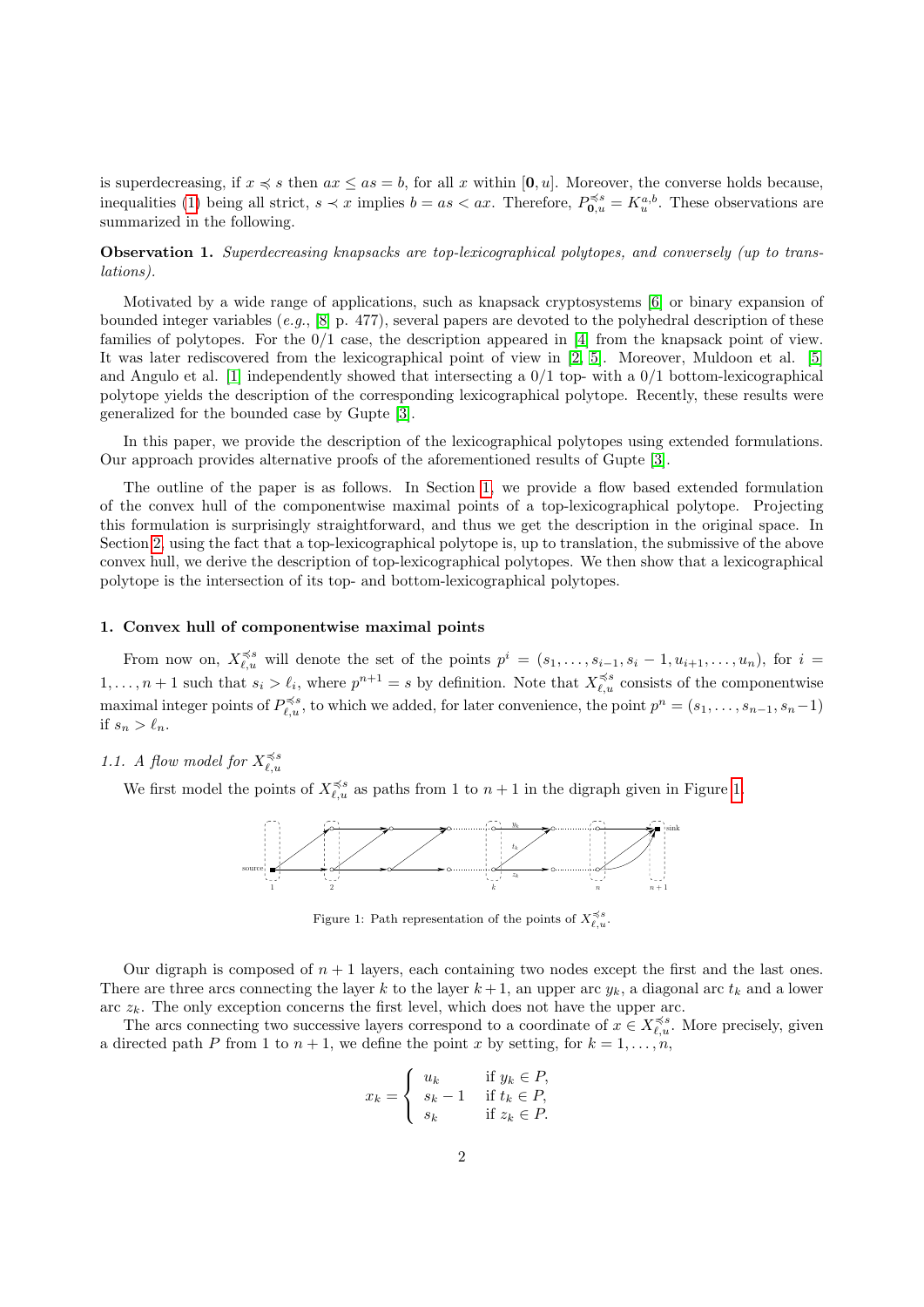As shown in Observation [2,](#page-2-0) the set of  $(x, y, z, t)$  satisfying the following set of inequalities is an extended formulation of conv $(X_{\ell,u}^{\preccurlyeq s})$ :

<span id="page-2-4"></span><span id="page-2-3"></span><span id="page-2-1"></span>
$$
x_i = u_i y_i + (s_i - 1)t_i + s_i z_i \qquad \text{for } i = 1, ..., n,
$$
 (2)

$$
y_1 = 0
$$
  
\n
$$
y_i = y_{i-1} + t_{i-1}
$$
  
\nfor  $i = 2, ..., n$ , (3)

$$
z_i = z_{i+1} + t_{i+1} \tag{5}
$$
  
\n
$$
z_i = z_{i+1} + t_{i+1} \tag{5}
$$

<span id="page-2-5"></span>
$$
t_i = 0
$$
 whenever  $s_i = \ell_i$ , (6)

<span id="page-2-6"></span><span id="page-2-2"></span>
$$
y_n + t_n + z_n = 1
$$
  
\n
$$
y_i, t_i, z_i \ge 0
$$
 for  $i = 1, ..., n$ .  
\n(7)

<span id="page-2-0"></span>**Observation 2.**  $conv(X_{\ell,u}^{\preccurlyeq s}) = \text{proj}_x \{ (x, y, z, t) \text{ satisfying (2)-(8)} \}.$  $conv(X_{\ell,u}^{\preccurlyeq s}) = \text{proj}_x \{ (x, y, z, t) \text{ satisfying (2)-(8)} \}.$  $conv(X_{\ell,u}^{\preccurlyeq s}) = \text{proj}_x \{ (x, y, z, t) \text{ satisfying (2)-(8)} \}.$  $conv(X_{\ell,u}^{\preccurlyeq s}) = \text{proj}_x \{ (x, y, z, t) \text{ satisfying (2)-(8)} \}.$  $conv(X_{\ell,u}^{\preccurlyeq s}) = \text{proj}_x \{ (x, y, z, t) \text{ satisfying (2)-(8)} \}.$ 

*Proof.* First, note that there is a one-to-one correspondence between the points of  $X_{\ell,u}^{\preccurlyeq s}$  and the paths from layer 1 to layer  $n+1$  of the digraph. This implies that  $X_{\ell,u}^{\preccurlyeq s}$  is the projection onto the x variables of the integer points of  $Q = \{(x, y, z, t)$  satisfying  $(2)$ – $(8)$ . The digraph being acyclic, the set of  $(y, z, t)$  satisfying  $(3)-(8)$  $(3)-(8)$  $(3)-(8)$  is a path polytope and thus is an integral polytope [\[7,](#page-5-7) Theorem 13.10]. The integrality of u and s implies that  $Q$  is integer, hence so is its projection onto the x variables, which concludes the proof.  $\Box$ 

## 1.2. Description of  $conv(X_{\ell,u}^{\preccurlyeq s})$

In the following result, we use Observation [2](#page-2-0) to provide a linear description of  $\text{conv}(X_{\ell,u}^{\preccurlyeq s})$ .

<span id="page-2-9"></span>**Lemma 3.**  $conv(X_{\ell,u}^{\preccurlyeq s})$  is described by the inequalities:

$$
\sum_{i=1, s_i > \ell_i}^n A_i(x) \ge -1 \tag{9}
$$

$$
A_k(x) \le 0 \quad \text{for } k = 1, \dots, n,
$$
\n<sup>(10)</sup>

<span id="page-2-8"></span>
$$
A_k(x) \ge 0 \quad when \ s_k = \ell_k,
$$
\n(11)

where, for  $k = 1, \ldots, n$ ,

$$
A_k(x) := (x_k - s_k) + (u_k - s_k) \sum_{i=1, s_i > \ell_i}^{k-1} \left( \prod_{j=i+1, s_j > \ell_j}^{k-1} (u_j - s_j + 1) \right) (x_i - s_i).
$$

*Proof.* By Observation [2,](#page-2-0) it suffices to project onto the x variables of the set of  $x, y, t, z$  satisfying [\(2\)](#page-2-1)-[\(8\)](#page-2-2).

For  $k = 1, \ldots, n$ , we get  $y_k = \sum_{i=1}^{k-1} t_i$  by [\(3\)](#page-2-3) and [\(4\)](#page-2-4). This, combined with [\(5\)](#page-2-5), [\(7\)](#page-2-6), yields  $z_k = 1 - \sum_{i=1}^{k} t_i$ . Using those two equations in [\(2\)](#page-2-1), and  $t_k = 0$  whenever  $s_k = \ell_k$ , we obtain

$$
t_k = s_k - x_k + (u_k - s_k) \sum_{i=1, s_i > \ell_i}^{k-1} t_i, \quad \text{for } k = 1, \dots, n.
$$
 (12)

We now show by induction on k that, for all  $k = 1, \ldots, n$ ,

<span id="page-2-7"></span>
$$
\sum_{i=1, s_i > \ell_i}^k t_i = \sum_{i=1, s_i > \ell_i}^k (s_i - x_i) \prod_{j=i+1, s_j > \ell_j}^k (u_j - s_j + 1).
$$
 (13)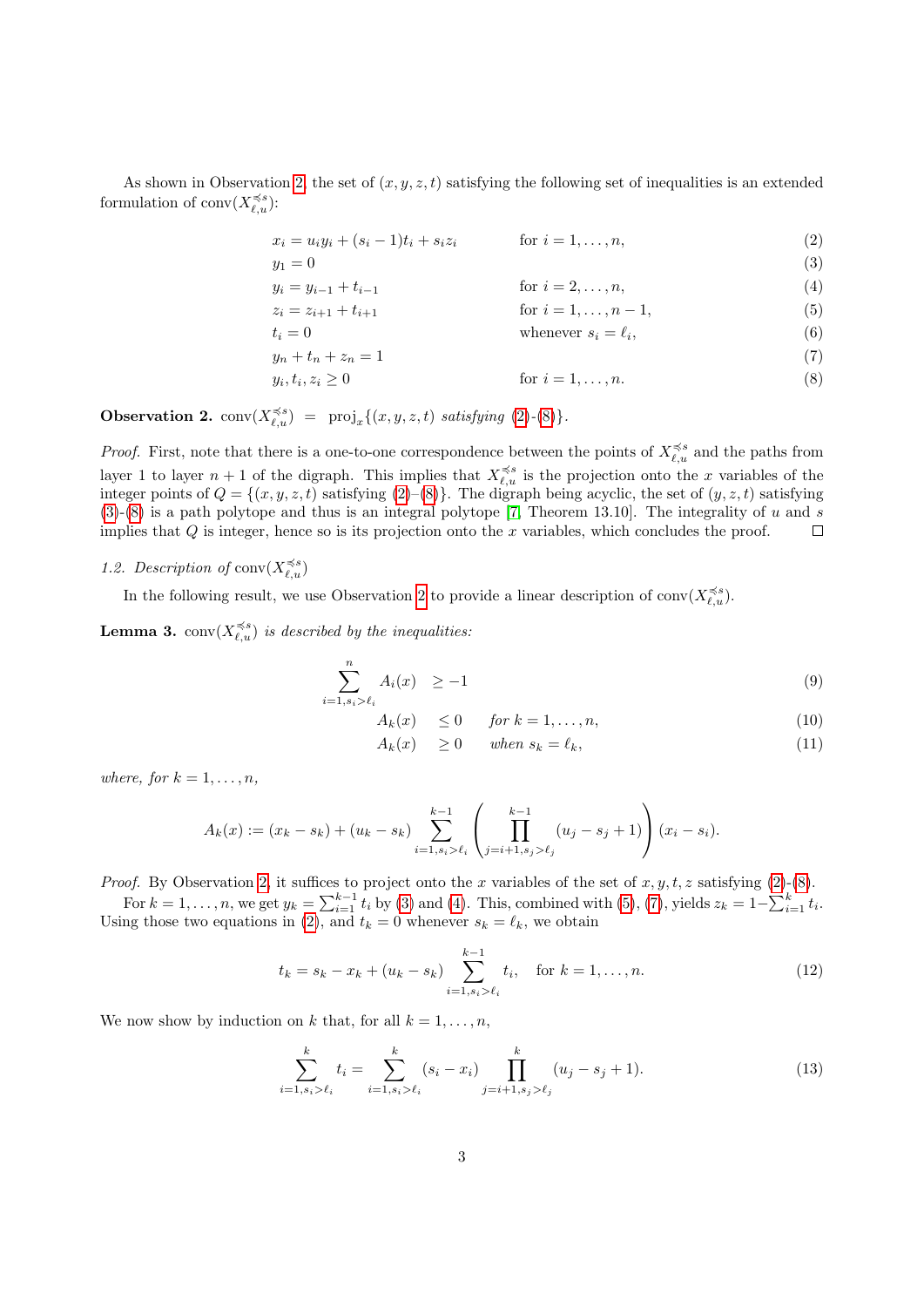By definition of  $t_k$ , [\(13\)](#page-2-7) holds for  $k = 1$ . Let us suppose that (13) holds for  $k < n$  and show that it holds for  $k + 1$ . The result is immediate if  $s_{k+1} = \ell_{k+1}$ , hence assume that  $s_{k+1} > \ell_{k+1}$ . We have

$$
\sum_{i=1, s_i > \ell_i}^{k+1} t_i = (s_{k+1} - x_{k+1}) + (u_{k+1} - s_{k+1}) \sum_{i=1, s_i > \ell_i}^{k} t_i + \sum_{i=1, s_i > \ell_i}^{k} t_i
$$
(14)

$$
= (s_{k+1} - x_{k+1}) + (u_{k+1} - s_{k+1} + 1) \sum_{i=1, s_i > \ell_i}^{k} (s_i - x_i) \prod_{j=i+1, s_j > \ell_j}^{k} (u_j - s_j + 1)
$$
(15)  

$$
= \sum_{k=1}^{k+1} (s_i - x_i) \prod_{j=i+1, s_j > \ell_j}^{k+1} (u_{i-1} - u_{i+1})
$$

<span id="page-3-3"></span><span id="page-3-2"></span><span id="page-3-1"></span>
$$
= \sum_{i=1, s_i > \ell_i}^{n+1} (s_i - x_i) \prod_{j=i+1, s_j > \ell_j}^{n+1} (u_j - s_j + 1).
$$

Above, equality [\(14\)](#page-3-1) follows from [\(12\)](#page-2-8) applied to  $t_{k+1}$  and equality [\(15\)](#page-3-2) follows using [\(13\)](#page-2-7).

Injecting [\(13\)](#page-2-7) in [\(12\)](#page-2-8) yields

$$
t_k = s_k - x_k + (u_k - s_k) \sum_{i=1, s_i > \ell_i}^{k-1} (s_i - x_i) \prod_{j=i+1, s_j > \ell_j}^{k-1} (u_j - s_j + 1) \quad \text{for } k = 1, \dots, n. \tag{16}
$$

Up to now, we only used linear transformations, thus projecting out the variables  $y, z$  gives us [\(16\)](#page-3-3),  $\sum_{i=1, s_i > \ell_i}^n t_i \leq 1$ ,  $t_k = 0$  whenever  $s_k = \ell_k$  and  $t_k \geq 0$  otherwise. Then, projecting onto the x variable gives the desired result.  $\Box$ 

Note that the following derives from the above proof by combining [\(12\)](#page-2-8) and the fact that, by [\(16\)](#page-3-3), we have  $t_k = -A_k$ :

<span id="page-3-7"></span>
$$
A_k(x) = (x_k - s_k) + (u_k - s_k) \sum_{i=1, s_i > \ell_i}^{k-1} A_i(x), \text{ for } k = 1, ..., n.
$$
 (17)

### <span id="page-3-0"></span>2. Lexicographical polytopes

In this section, we first provide the description of top-lexicographical polytopes. We then show that a lexicographical polytope is the intersection of its top- and bottom-lexicographical polytopes.

#### 2.1. Description of top-lexicographical polytopes

The following observation unveils the polyhedral relation between a top-lexicographical polytope and the convex hull of its componentwise maximal points.

# <span id="page-3-4"></span>Observation 4.  $P_{\ell,u}^{\preccurlyeq s} = (\text{conv}(X_{\ell,u}^{\preccurlyeq s}) + \mathbb{R}^n) \cap \{x \geq \ell\}.$

*Proof.* Since conv $(X_{\ell,u}^{\preccurlyeq s})$  is integer and contained in  $\{x \geq \ell\}$ , the polyhedron on the right is integer. Seen the definitions, the observation follows.

Remark that, when  $\ell = 0$ ,  $P_{\ell,u}^{\preccurlyeq s}$  is precisely the submissive of conv $(X_{\ell,u}^{\preccurlyeq s})$ . Now, we derive from Lemma [3](#page-2-9) and Observation [4](#page-3-4) the linear description of top-lexicographical polytopes.

<span id="page-3-5"></span>**Theorem 5.** 
$$
P_{\ell,u}^{\preccurlyeq s} = \{x \in \mathbb{R}^n : \ell \leq x \leq u, A_k(x) \leq 0, \text{for } k = 1, \ldots, n\}.
$$

*Proof.* Theorem [5](#page-3-5) immediately follows from Observation [4](#page-3-4) and the following description of conv $(X_{\ell,u}^{\preccurlyeq s}) + \mathbb{R}_-^n$ ,

<span id="page-3-6"></span>
$$
conv(X_{\ell,u}^{\preccurlyeq s}) + \mathbb{R}_-^n = \{ x \in \mathbb{R}^n : x \le u \text{ and } A_k(x) \le 0, \text{ for } k = 1, \dots, n \}. \tag{18}
$$

To prove [\(18\)](#page-3-6), denote by Q its right hand side. By Lemma [3,](#page-2-9) the above inequalities are valid for conv $(X_{\ell,u}^{\preccurlyeq s})$ . Since their coefficients for x are nonnegative, they also hold for  $conv(X_{\ell,u}^{\preccurlyeq s}) + \mathbb{R}_-^n$ . Note that the latter and Q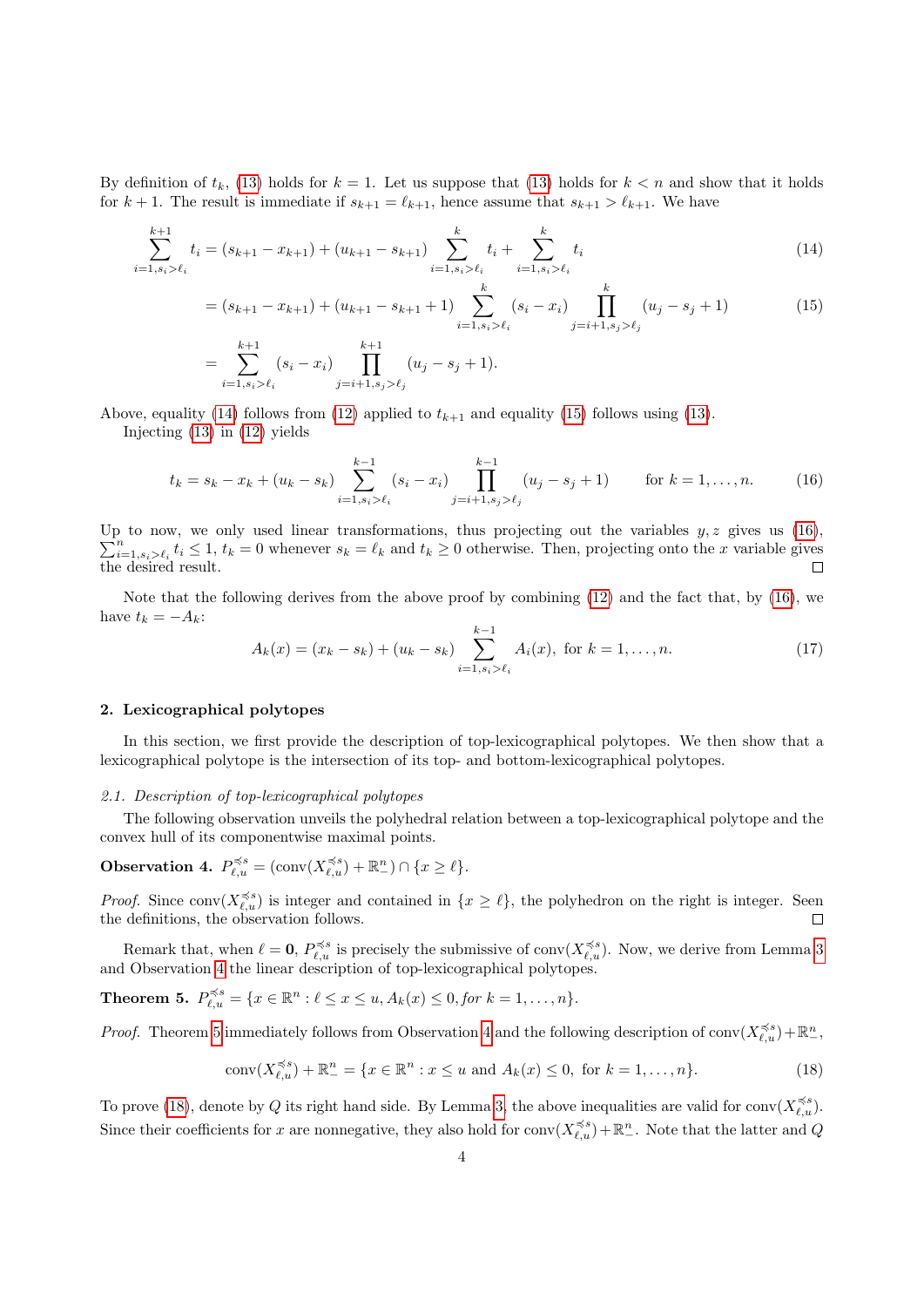have the same recession cone, thus it remains to show that the vertices of Q are vertices of conv $(X_{\ell,u}^{\preccurlyeq s})$ . Let us prove it by induction on the dimension, the base case being immediate. We may assume that  $u_n > s_n$ . as otherwise  $A_n(x) = x_n - s_n$  and the induction concludes. Let  $\bar{x}$  be a vertex of Q.

<span id="page-4-0"></span>
$$
Claim 6. \sum_{i=1, s_i > \ell_i}^{n} A_i(\bar{x}) \ge -1.
$$

*Proof.* The indices i of  $A_i(x)$  involved in sums throughout this proof satisfy  $s_i > \ell_i$ , yet to ease the reading, we will omit the subscripts " $s_i > \ell_i$ ". By contradiction, assume that  $\sum_{i=1}^n A_i(\bar{x}) < -1$ . Since  $\bar{x}$  is a vertex, and  $x_n$  appears only in  $x_n \leq u_n$  and  $A_n(x) \leq 0$ , at least one of them holds with equality. If the latter does, then by [\(17\)](#page-3-7) and  $u_n > s_n$ , we get the contradiction  $0 = A_n(\bar{x}) \leq (u_n - s_n)(1 + A_1(\bar{x}) + \cdots + A_{n-1}(\bar{x}))$  $(u_n - s_n)(1 - 1) = 0$ . Therefore  $A_n(\bar{x}) < 0$  and  $\bar{x}_n = u_n$ . For  $x \in \mathbb{R}^n$ , we denote  $x' := (x_1, \ldots, x_{n-1})$ . Necessarily,  $\bar{x}'$  satisfies to equality  $n-1$  linearly independent of the remaining inequalities, and hence  $\bar{x}'$ is a vertex of  $\{x \in \mathbb{R}^{n-1} : x_k \le u_k, A_k(x) \le 0, \text{ for } k = 1, \ldots, n-1\}$ . By the induction hypothesis,  $\bar{x}'$  is a vertex of conv $(X_{\ell}^{\preccurlyeq s'}')$  $(\bar{\mathcal{L}}_{\ell',u'}) + \mathbb{R}^{n-1}_{-}$ , hence  $\sum_{i=1}^{n-1} A_i(\bar{x}') \geq -1$ . But now  $A_n(\bar{x}) < 0$ ,  $\bar{x}_n = u_n$  and [\(17\)](#page-3-7) imply  $A_1(\bar{x}') + \cdots + A_{n-1}(\bar{x}') < -1$ , a contradiction.

Let us show that  $A_k(\bar{x}) = 0$  whenever  $s_k = \ell_k$ . Indeed, in this case,  $\bar{x}_k$  only appears in  $A_k(\bar{x}) \leq 0$ and  $\bar{x}_k \leq u_k$ , and one is satisfied with equality since  $\bar{x}$  is a vertex. If  $\bar{x}_k = u_k$ , then by [\(17\)](#page-3-7), Claim [6](#page-4-0) and  $A_i(\bar{x}) \leq 0$ , for  $i = 1 \ldots, n$ , we get  $0 \geq A_k(\bar{x}) = (u_k - s_k)(1 + \sum_{i=1, s_i > \ell_i}^{k-1} A_i(\bar{x})) \geq 0$ . Consequently,  $\bar{x}$  belongs to conv $(X_{\ell,u}^{\preccurlyeq s})$  and this proves [\(18\)](#page-3-6).  $\Box$ 

Symmetrically, bottom-lexicographical polytopes are described as follows.

<span id="page-4-2"></span>**Corollary 7.**  $P_{\ell,u}^{r\preccurlyeq} = \{x \in \mathbb{R}^n : \ell \leq x \leq u, B_k(x) \leq 0, \text{for } k = 1,\ldots,n\},\text{ where, for } k = 1,\ldots,n\}$ 

$$
B_k(x) = (r_k - x_k) + (r_k - \ell_k) \sum_{i=1, r_i < u_i}^{k-1} \left( \prod_{j=i+1, r_j < u_j}^{k-1} (r_j - \ell_j + 1) \right) (r_i - x_i).
$$

### 2.2. Lexicographical polytopes

By definition, we have  $P_{\ell,u}^{r\preccurlyeq s} \subseteq P_{\ell,u}^{r\preccurlyeq s} \cap P_{\ell,u}^{\preccurlyeq s}$ . It turns out that the converse holds, see Theorem [8.](#page-4-1) In particular,  $P_{\ell,u}^{r \preccurlyeq} \cap P_{\ell,u}^{\preccurlyeq s}$  is an integer polytope.

# <span id="page-4-1"></span>Theorem 8. A lexicographical polytope is the intersection of its top- and bottom-lexicographical polytopes.

*Proof.* It remains to prove that  $P_{\ell,u}^{r\preccurlyeq s} \supseteq Q$ , where  $Q = P_{\ell,u}^{r\preccurlyeq} \cap P_{\ell,u}^{\preccurlyeq s}$ . Let us prove it by induction on the dimension, the one-dimensional case being immediate.

If  $r_1 = s_1$ , then the problem reduces to the  $(n - 1)$ -dimensional case, and using induction concludes.

If  $r_1 + 1 \leq \pi \leq s_1 - 1$  for some integer  $\pi$ , then let  $\ell'$  be obtained from  $\ell$  by replacing  $\ell_1$  by  $\pi$ . By  $s_1 > \ell'_1$ and the definition of  $A_k(x)$ , applying Theorem [5](#page-3-5) gives  $P_{\ell,u}^{\preccurlyeq s} \cap \{x_1 \geq \pi\} = P_{\ell',u}^{\preccurlyeq s}$ . Moreover, since  $\pi > r_1$ , the latter is contained in  $P_{\ell,u}^{r\preccurlyeq}$ . Therefore  $Q \cap \{x_1 \geq \pi\} = P_{\ell',u}^{\preccurlyeq s}$  is integer. Similarly,  $Q \cap \{x_1 \leq \pi\}$  is integer, hence so is Q, and we are done.

The remaining case is when  $r_1 = s_1 - 1$ . Let  $\bar{x} \in P_{\ell,u}^{r \preccurlyeq} \cap P_{\ell,u}^{\preccurlyeq s}$ . If  $\bar{x}_1 = s_1$ , when  $\bar{x}$  is written as a convex combination of integer points of  $P_{\ell,u}^{\preccurlyeq s}$ , all of them have their first coordinate equal to  $s_1$ , and hence belong to  $P_{\ell,u}^{r\preccurlyeq s}$ . By convexity, so does  $\bar{x}$  and we are done. A similar argument may be applied if  $\bar{x}_1 = r_1$ . Therefore, we may assume that  $r_1 < \bar{x}_1 < s_1$ .

Let  $\lambda = \bar{x}_1 - r_1$ , and define y by  $y_1 = s_1$  and  $y_k = u_k + \frac{\bar{x}_k - u_k}{\lambda}$  for  $k = 2, ..., n$ . Similarly, define z by  $z_1 = r_1$  and  $z_i = \ell_i + \frac{\bar{x}_i - \ell_i}{1 - \lambda}$ , for  $i = 2, \ldots, n$ . The following claim finishes the proof, where, given two points v and w of  $\mathbb{R}^n$ , max $(v, w)$  (resp. min $(v, w)$ ) will denote the point of  $\mathbb{R}^n$  whose  $i^{\text{th}}$  coordinate is max $\{v_i, w_i\}$ (resp.  $\min\{v_i, w_i\}$ ) for  $i = 1, \ldots, n$ .

*Claim* 9.  $\bar{x}$  is a convex combination of  $\bar{y} = \max(y, \ell)$  and  $\bar{z} = \min(z, u)$  which both belong to  $P_{\ell, u}^{r \preccurlyeq s}$ .